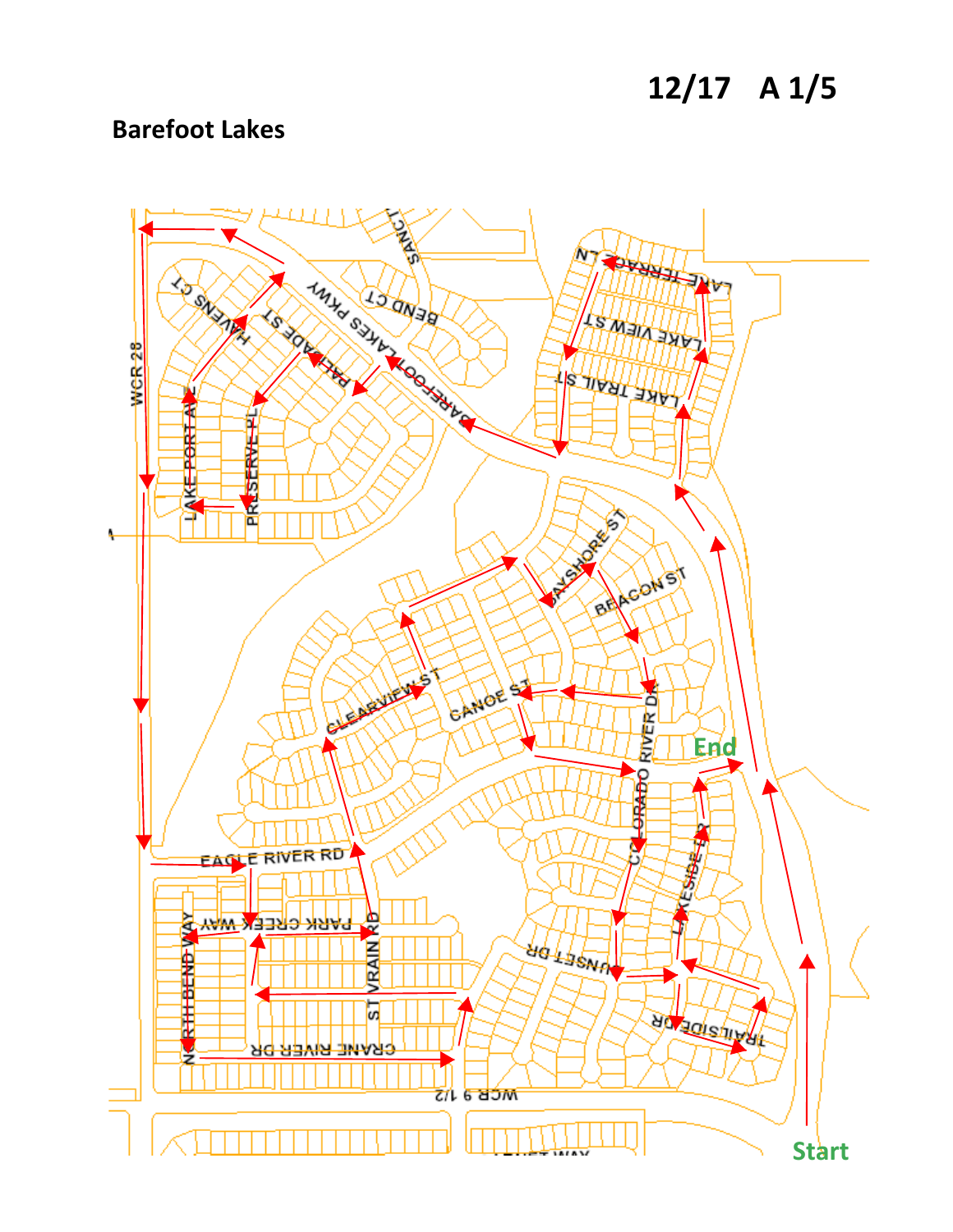# **12/17 A 2/5**

#### Gateway North

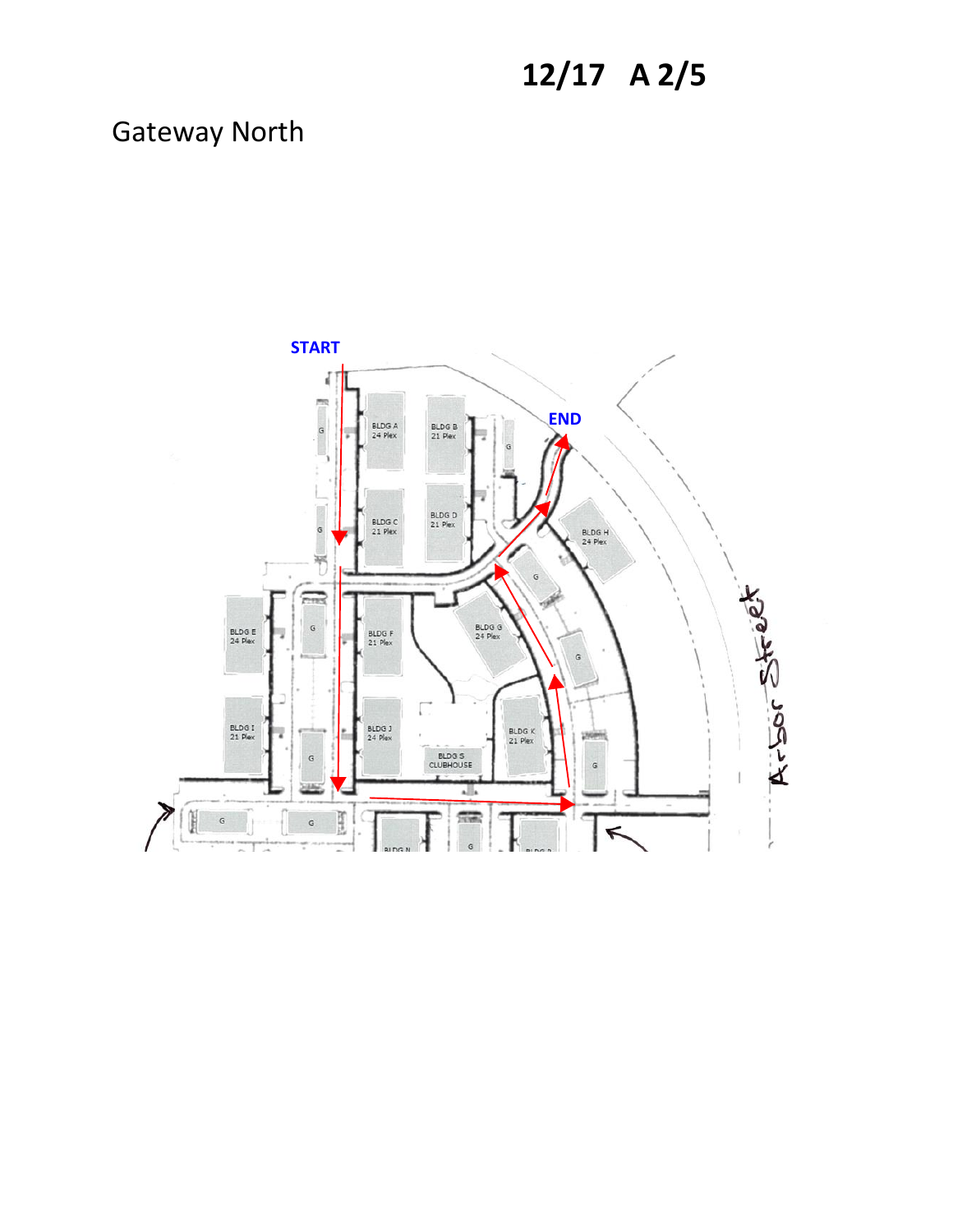Saddleback Heights



# **12/17 A 3/5**

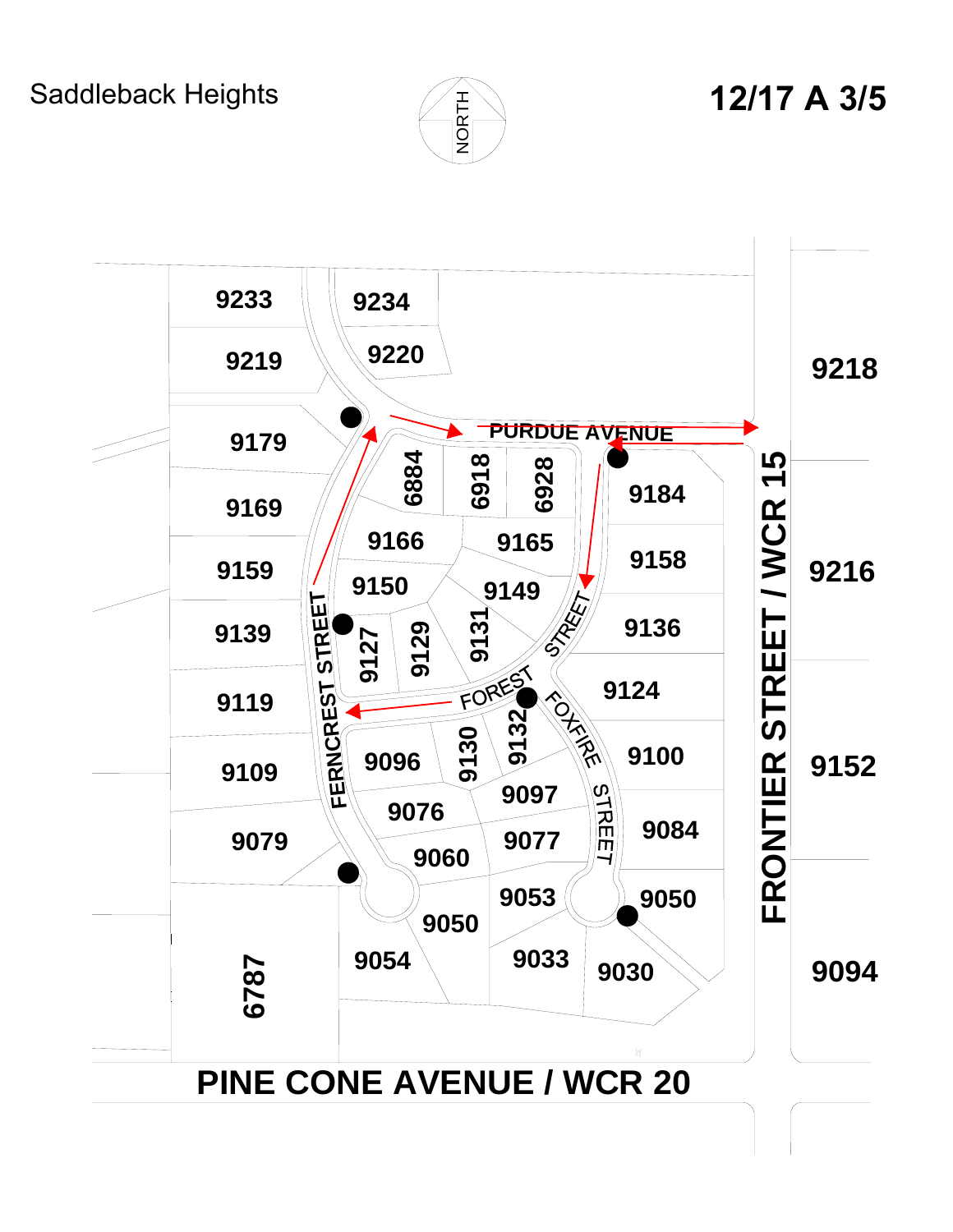# **12/17 <sup>A</sup> <sup>4</sup>/<sup>5</sup>**